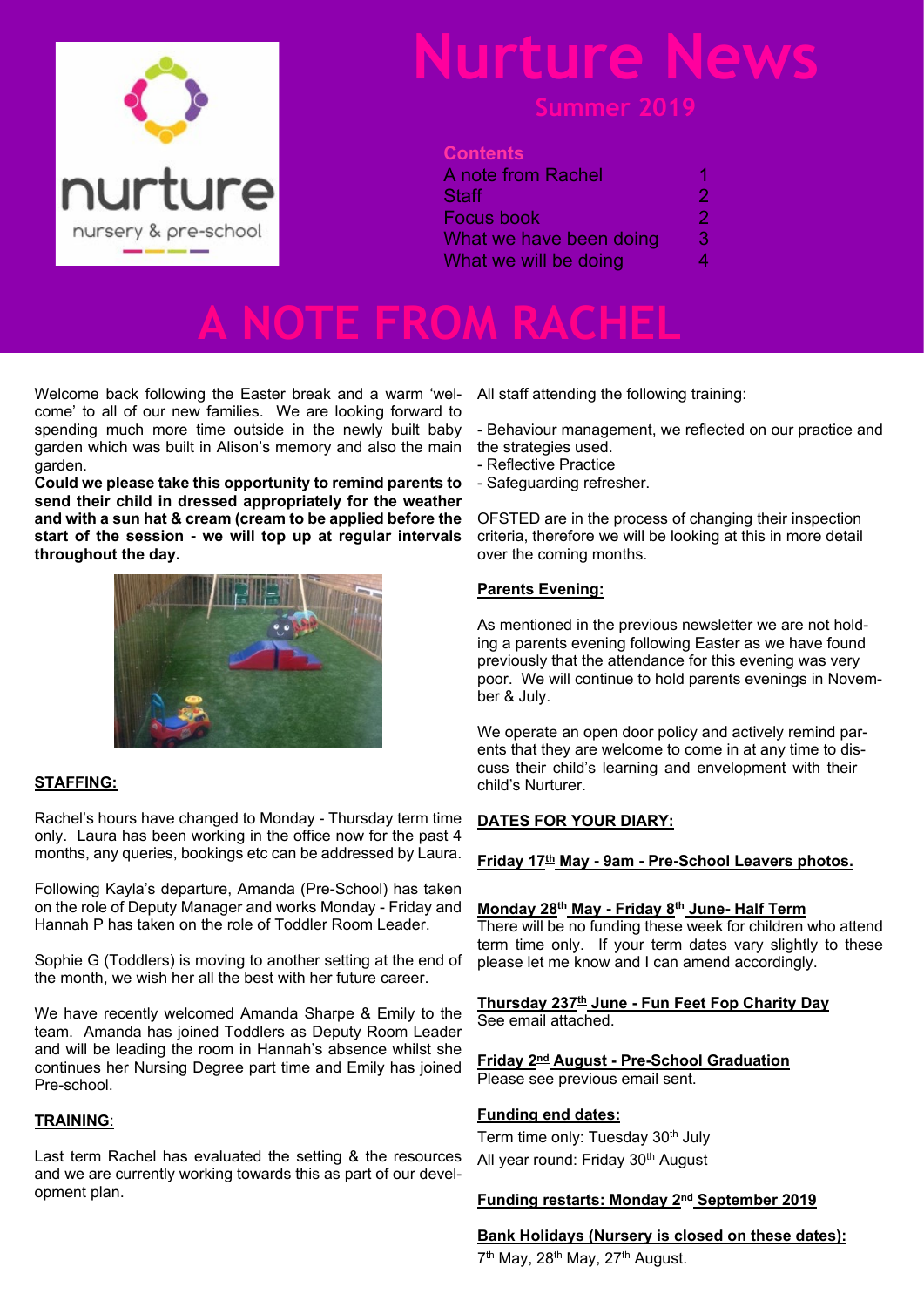

## **Nurture News Summer 2019**

## **Toddler Room**

## **Staff**



**Hannah Room Leader**



**Amanda Deputy Room Leader**



**Jade**

**Sophie**





**Jess Kelly**

**We have sadly said 'Goodbye' to Kayla, we wish her all the best in her new adventure. Taking over as Toddler Room Leader is Hannah and Amanda as Deputy Room Leader who has recently joined us from Nina's Nursery where she was Room Leader.**

**Could we please ask that all items of clothing are labelled and that children only bring in comfort items from home and not toys as unfortunately these may get lost or broken.**

### **Our Focus Book this Term**

**Our focus for this half term is The Hungry Caterpillar.**

**We will be engaging in lots of food tasting activities, as well as incorporating numbers, counting and the days of the week into our daily routine & activities.**

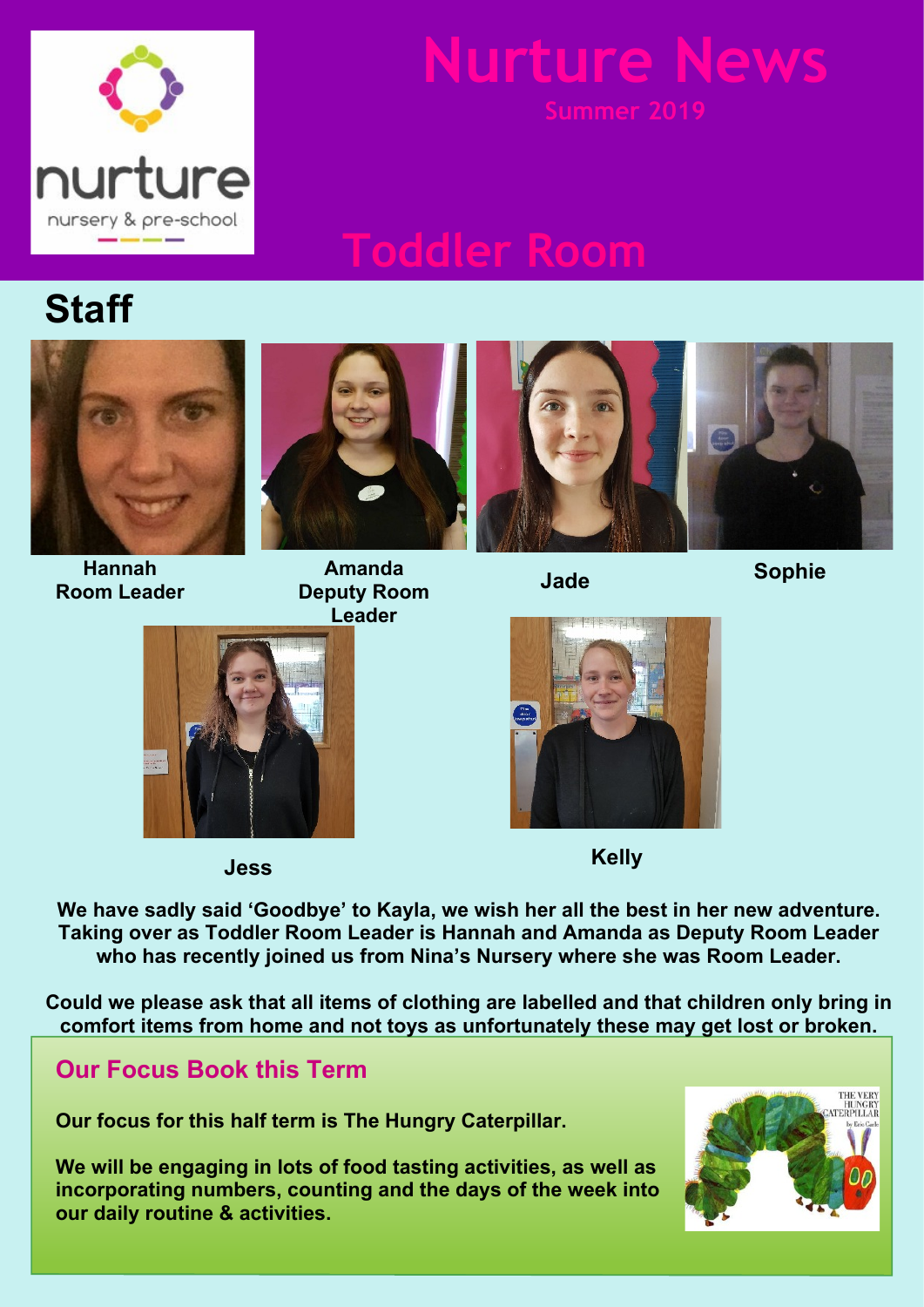

# **Nurture News**

**Toddler Room**

### **What we have been doing in the Toddler Room**

**Last term was filled with lots of celebrations. We have been celebrating Valentines day, St Patrick's Day, Mother's Day & Easter. These celebrations sparked lot of messy play and crafts activities using a variety of media and materials.**





**The children thoroughly enjoyed the Easter egg hunt. We used contextual clues and lots of encouragement before collecting the eggs in our baskets. The best part was sharing the chocolate with our friends!**